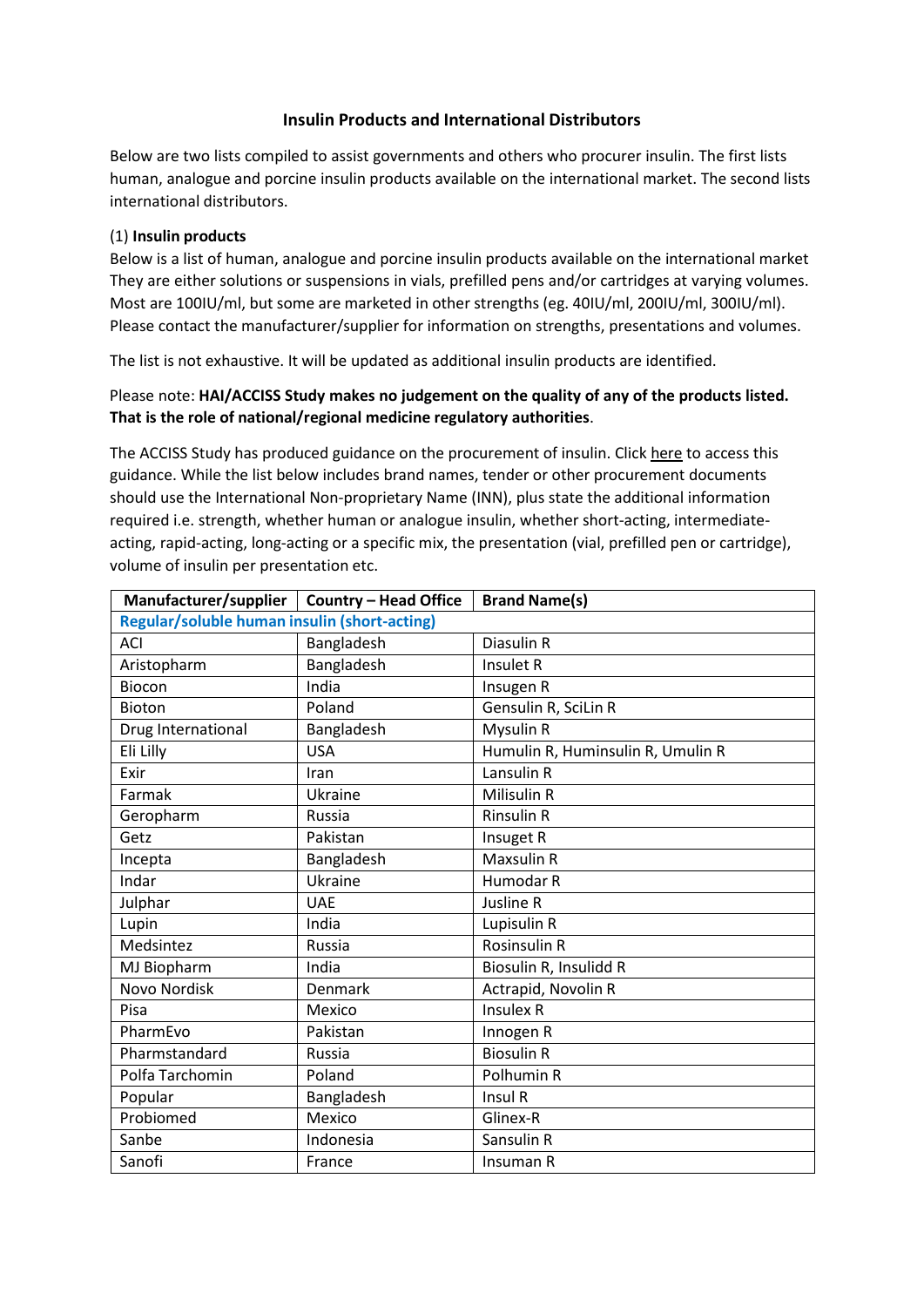| Sedico                     | Egypt                                                      | Insulin HR                         |
|----------------------------|------------------------------------------------------------|------------------------------------|
| Shreya                     | India                                                      | Reconsulin R                       |
| Square                     | Bangladesh                                                 | Ansulin R                          |
| Sothema                    | Morroco                                                    | Insulet Rapide                     |
| Tongua Dongbao             | China                                                      | Biosulyn R, Gansulin R             |
| <b>United Laboratories</b> | China                                                      | Uslin R                            |
| Wockhardt                  | India                                                      | Wosulin R, Consegna R              |
|                            | NPH/isophane human insulin (intermediate-acting)           |                                    |
| <b>ACI</b>                 | Bangladesh                                                 | Diasulin N                         |
| Aristopharm                | Bangladesh                                                 | Insulet N                          |
| Biocon                     | India                                                      | Insugen N                          |
| Bioton                     | Poland                                                     | Gensulin N, SciLin N               |
| Eli Lilly                  | <b>USA</b>                                                 | Humulin N, Huminsulin N, Umulin N  |
| Exir                       | Iran                                                       | Lansulin N                         |
| Farmak                     | Ukraine                                                    | Milisulin N                        |
| Geropharm                  | Russia                                                     | <b>Rinsulin N</b>                  |
| Getz                       | Pakistan                                                   | Insuget N                          |
| Incepta                    | Bangladesh                                                 | Maxsulin N                         |
| Indar                      | Ukraine                                                    | Humodar B                          |
| Julphar                    | <b>UAE</b>                                                 | Jusline N                          |
| Lupin                      | India                                                      | Lupisulin N                        |
| Medsintez                  | Russia                                                     | Rosinsulin C                       |
| MJ Biopharm                | India                                                      | Biosulin N, Insulidd N, Insulidd L |
| Novo Nordisk               | Denmark                                                    | Insulatard, Novolin N, Protophane  |
| Pisa                       | Mexico                                                     | <b>Insulex N</b>                   |
| PharmEvo                   | Pakistan                                                   | Innogen N                          |
| Pharmstandard              | Russia                                                     | <b>Biosulin N</b>                  |
| Polfa Tarchomin            | Poland                                                     | Polhumin N                         |
| Popular                    | Bangladesh                                                 | Insul N                            |
| Probiomed                  | Mexico                                                     | Glinex-N                           |
| Sanbe                      | Indonesia                                                  | Sansulin N                         |
| Sanofi                     | France                                                     | Insuman N                          |
| Sedico                     | Egypt                                                      | <b>Insulin HN</b>                  |
| Shreya                     | India                                                      | Reconsulin N                       |
| Square                     | Bangladesh                                                 | Ansulin N                          |
| Sothema                    | Morroco                                                    | Insulet N                          |
| Tongua Dongbao             | China                                                      | Biosulyn N, Gansulin N             |
| <b>United Laboratories</b> | China                                                      | Uslin N                            |
| Wockhardt                  | India                                                      | Wosulin N                          |
|                            | Premixed regular/NPH human insulin eg. 30/70, 50/50, 25/75 |                                    |
| <b>ACI</b>                 | Bangladesh                                                 | Diasulin                           |
| Aristopharm                | Bangladesh                                                 | Insulet                            |
| Biocon                     | India                                                      | Insugen                            |
| Bioton                     | Poland                                                     | Gensulin M, SciLin M               |
| Drug International         | Bangladesh                                                 | Mysulin                            |
| Eli Lilly                  | <b>USA</b>                                                 | Humulin, Huminsulin, Umulin M      |
| Exir                       | Iran                                                       | Lansulin                           |
| Farmak                     | Ukraine                                                    | Milisulin                          |
| Geropharm                  | Russia                                                     | <b>Rinsulin Mix</b>                |
| Getz                       | Pakistan                                                   | Insuget                            |
| Incepta                    | Bangladesh                                                 | Maxsulin                           |
| Indar                      | Ukraine                                                    | Humodar C                          |
|                            |                                                            |                                    |
| Julphar<br>Lupin           | <b>UAE</b><br>India                                        | Jusline<br>Lupisulin M             |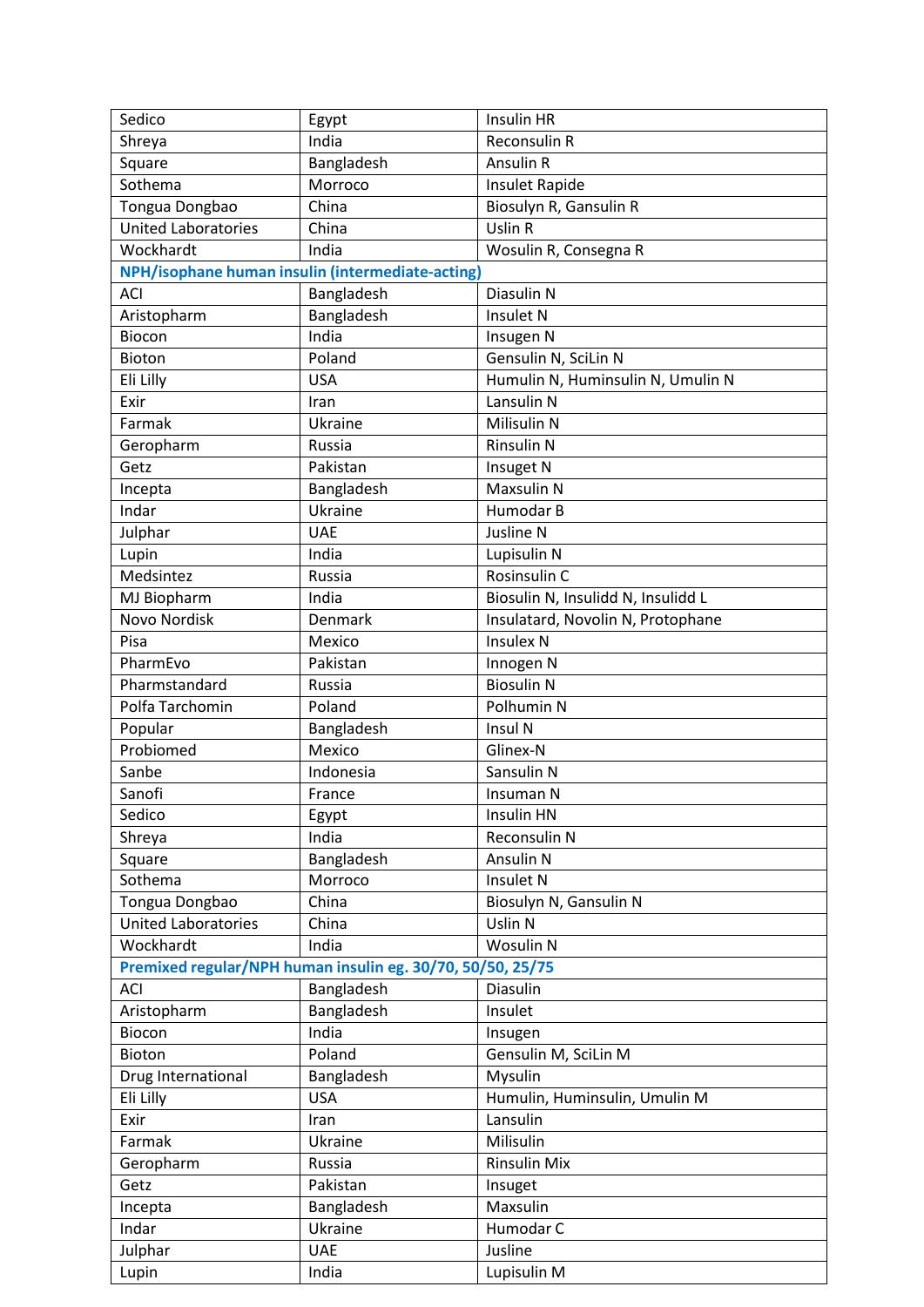| Medsintez                                        | Russia     | Rosinsulin M                      |
|--------------------------------------------------|------------|-----------------------------------|
| MJ Biopharm                                      | India      | Biosulin, Insulidd                |
| Novo Nordisk                                     | Denmark    | Mixtard, Novolin, Actraphane      |
| Pisa                                             | Mexico     | Insulex                           |
| PharmEvo                                         | Pakistan   | Innogen                           |
| Pharmstandard                                    | Russia     | <b>Biosulin</b>                   |
| Polfa Tarchomin                                  | Poland     | Polhumin Mix                      |
| Popular                                          | Bangladesh | Insul                             |
| Probiomed                                        | Mexico     | Glinex                            |
| Sanbe                                            | Indonesia  |                                   |
|                                                  |            | Sansulin M                        |
| Sanofi                                           | France     | Insuman Comb                      |
| Sedico                                           | Egypt      | Insulin H Bio Mix                 |
| Shreya                                           | India      | Reconsulin                        |
| Square                                           | Bangladesh | Ansulin                           |
| Sothema                                          | Morroco    | <b>Insulet Mix</b>                |
| Tongua Dongbao                                   | China      | Biosulyn, Gansulin                |
| <b>United Laboratories</b>                       | China      | Uslin                             |
| Vacsera                                          | Egypt      | Human insulin Mix                 |
| Wockhardt                                        | India      | Wosulin, Consegna                 |
| <b>Aspart analogue insulin (rapid-acting)</b>    |            |                                   |
| Aristopharm                                      | Bangladesh | Insulet Asp                       |
| Drug International                               | Bangladesh | Mypart                            |
| Gan&Lee                                          | China      | Rapilin                           |
| Incepta                                          | Bangladesh | Glycet R                          |
| Medsintez                                        | Russia     | Rosinsulin Aspart R               |
| Novo Nordisk                                     | Denmark    | NovoRapid, Novolog, Fiasp, ReliOn |
| <b>Lispro analogue insulin (rapid-acting)</b>    |            |                                   |
| Eli Lilly                                        | <b>USA</b> | Humalog                           |
| Gan&Lee                                          | China      | Prandilin                         |
| Geropharm                                        | Russia     | RinLis                            |
| Sanofi                                           | France     | Admelog                           |
| <b>Glulisine analogue insulin (rapid-acting)</b> |            |                                   |
| Sanofi                                           | France     | Apidra                            |
| <b>Glargine analogue insulin (long-acting)</b>   |            |                                   |
| <b>ACI</b>                                       |            |                                   |
|                                                  |            |                                   |
|                                                  | Bangladesh | Glarine                           |
| Aristopharm                                      | Bangladesh | Insulet GN                        |
| Biocon                                           | India      | <b>Basalog</b>                    |
| Eli Lilly                                        | <b>USA</b> | Abasaglar, Basaglar, Rezvoglar    |
| Exir                                             | Iran       | Lansulin G                        |
| Gan&Lee                                          | China      | Basalin, Chang Xiu Lin            |
| Geropharm                                        | Russia     | RinGlar                           |
| Getz                                             | Pakistan   | <b>Basagine</b>                   |
| Incepta                                          | Bangladesh | Vibrenta                          |
| Kocak                                            | Turkey     | Glarine                           |
| Landsteiner                                      | Mexico     | Bongxlian                         |
| Lupin                                            | India      | <b>Basugine</b>                   |
| Pisa                                             | Mexico     | Galactus                          |
| Popular                                          | Bangladesh | Insul                             |
| Sanbe                                            | Indonesia  | Sansulin Log-G                    |
| Sanofi                                           | <b>USA</b> | Lantus, Optisulin, Toujeo         |
| Square                                           | Bangladesh | Larsulin                          |
| <b>United Laboratories</b>                       | China      | Uslen                             |
| <b>Viatris</b>                                   | <b>USA</b> | Semglee, Endulin                  |